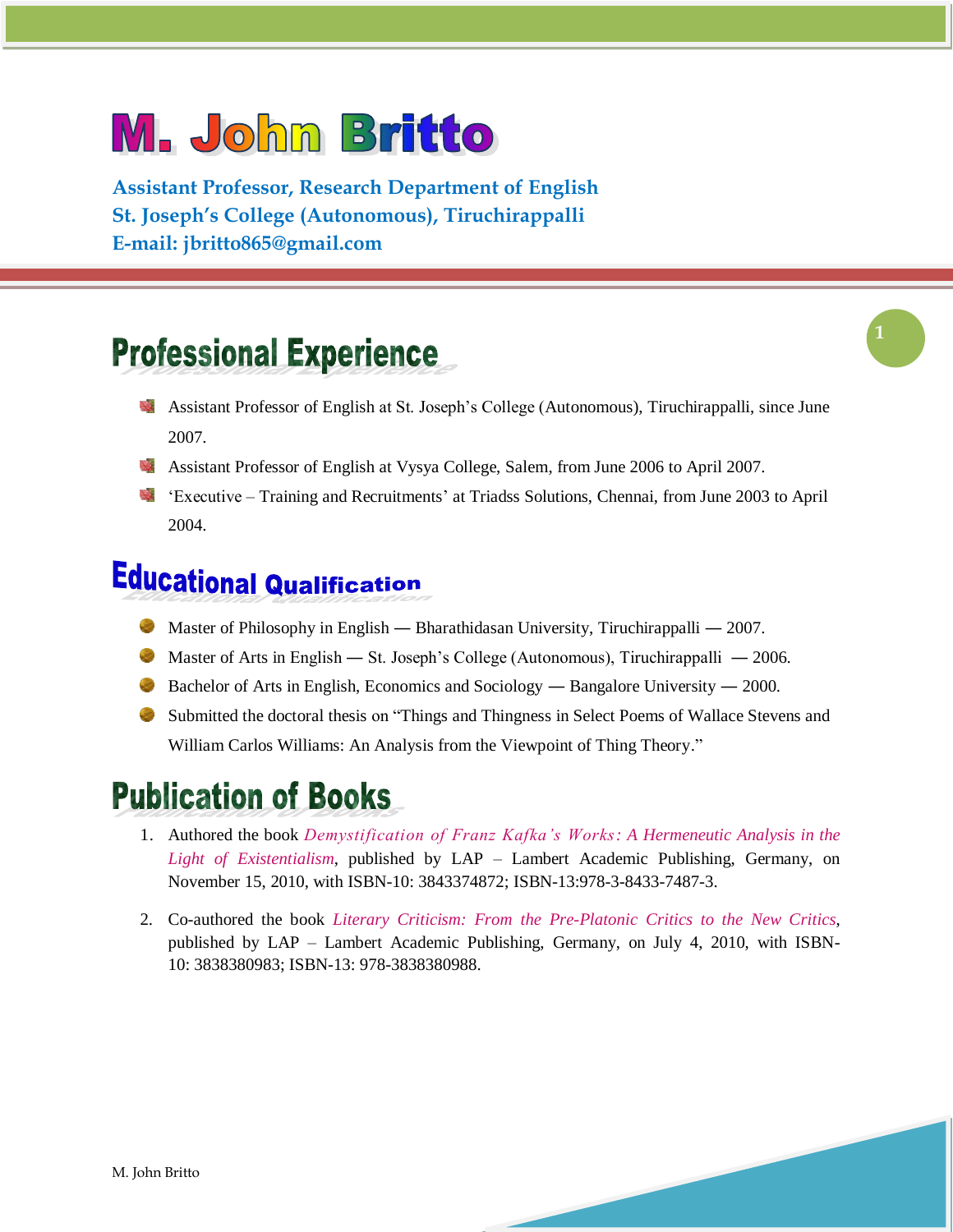# **Publication of Papers/Poems**

| Sl.<br>No. | <b>Title of the Paper Published</b>                                             | <b>Title of the Journal/Book</b>                                                                                        | <b>Place &amp; Year</b><br>of Publication |
|------------|---------------------------------------------------------------------------------|-------------------------------------------------------------------------------------------------------------------------|-------------------------------------------|
| 1.         | Sangam Landscapes and Thing<br>Theory: A Study with Reference<br>to Kurunthogai | Forum for World Literature Studies<br>(Scopus indexed journal), vol. 9, no. 4,<br>pp. 704-723. ISSN: 1949-8519 (Print), | <b>Hong Kong</b><br><b>China</b>          |
|            |                                                                                 | 2154-6711 (Online)                                                                                                      | 2017                                      |
| 2.         | The Vital Agency of Poetic<br>Images: A Study with Reference                    | The Criterion: An International Journal in<br>English (UGC approved issue; refereed                                     | Kolhapur<br>Maharashtra                   |
|            | to Wallace Stevens' "The Motive<br>for Metaphor"                                | and indexed e-journal), vol. 8, no. 2, pp.<br>870-880. ISSN: 0976-8165.                                                 | 2017                                      |
| 3.         | Deconstruction for Resurrection<br>(poem)                                       | The Challenge: An International Bi-annual<br>Journal of Art, Culture, Language &                                        | Jamshedpur<br><b>Jharkhand</b>            |
|            |                                                                                 | Literature (UGC approved journal), vol.<br>25, no. 1, pp. 106-107. ISSN: 2278-9499.                                     | 2017                                      |
| 4.         | The Lambs at the Altar (poem)                                                   | <b>Modern Research Studies:</b><br>An International Journal of Humanities<br>and Social Sciences (indexed and refereed  | Agartala<br><b>Tripura</b>                |
|            |                                                                                 | e-journal), vol. 3, no. 1, p. 227. ISSN:<br>2349-2147.                                                                  | 2016                                      |
| 5.         | Existentialist Choices (poem)                                                   | <b>Modern Research Studies:</b><br>An International Journal of Humanities                                               | Agartala<br><b>Tripura</b>                |
|            |                                                                                 | and Social Sciences (indexed and refereed<br>e-journal), vol. 3, no. 1, pp.228-231. ISSN:<br>2349-2147.                 | 2016                                      |
| 6.         | A Thing-Oriented Perspective<br>of Ancient Indian Philosophy                    | IRA-International Journal of Education &<br>Multidisciplinary Studies (indexed and                                      | Yamuna Nagar<br>Haryana                   |
|            |                                                                                 | peer-reviewed journal), vol. 4, no.2, pp.<br>226-236. ISSN: 2455-2526                                                   | 2016                                      |
| 7.         | Mirage (poem)                                                                   | <b>Modern Research Studies:</b><br>An International Journal of Humanities                                               | Agartala<br><b>Tripura</b>                |
|            |                                                                                 | and Social Sciences (indexed and refereed<br>e-journal), vol. 3, no. 3, pp. 816-817.<br>ISSN: 2349-2147.                | 2016                                      |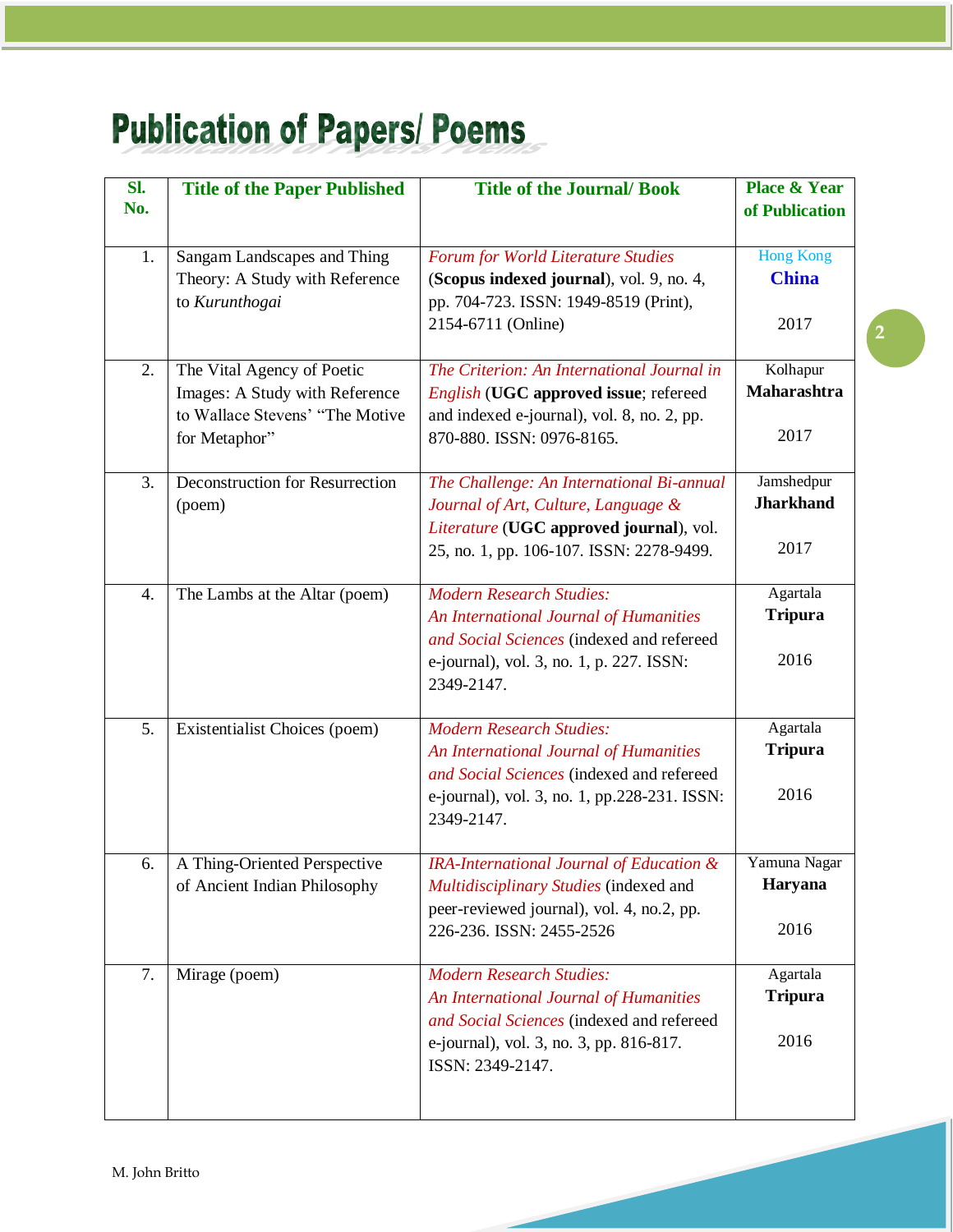| 8.  | Sacrilege of the Holy Temple                                     | <b>Modern Research Studies:</b>                                                       | Agartala         |
|-----|------------------------------------------------------------------|---------------------------------------------------------------------------------------|------------------|
|     | (poem)                                                           | An International Journal of Humanities                                                | <b>Tripura</b>   |
|     |                                                                  | and Social Sciences (indexed and refereed                                             | 2016             |
|     |                                                                  | e-journal), vol. 3, no. 3, p. 818. ISSN:<br>2349-2147.                                |                  |
|     |                                                                  |                                                                                       |                  |
| 9.  | The Sunset (poem)                                                | <b>Modern Research Studies:</b>                                                       | Agartala         |
|     |                                                                  | An International Journal of Humanities                                                | <b>Tripura</b>   |
|     |                                                                  | and Social Sciences (indexed and refereed<br>e-journal), vol. 3, no. 3, p. 819. ISSN: | 2016             |
|     |                                                                  | 2349-2147.                                                                            |                  |
|     |                                                                  |                                                                                       |                  |
| 10. | WWW.COM (poem)                                                   | The Challenge: An International Bi-annual                                             | Jamshedpur       |
|     |                                                                  | Journal of Art, Culture, Language &                                                   | <b>Jharkhand</b> |
|     |                                                                  | Literature (UGC approved journal), vol.<br>24, no. 1, pp. 99-100. ISSN: 2278-9499     | 2015             |
|     |                                                                  |                                                                                       |                  |
| 11. | The Role of Counselling                                          | Journal of English Language and                                                       | <b>Canada</b>    |
|     | in English Language Teaching                                     | Literature (indexed and peer-reviewed                                                 |                  |
|     |                                                                  | journal), vol. 1, no. 2, pp. 48-55. ISSN:<br>2368-2132.                               | 2014             |
|     |                                                                  |                                                                                       |                  |
| 12. | The Free Plague (poem)                                           | New Academia: An International Journal                                                | Pune             |
|     |                                                                  | of English Language, Literature and                                                   | Maharashtra      |
|     |                                                                  | Literary Theory (refereed journal), vol. 3,                                           | 2014             |
|     |                                                                  | no. 2, pp. 135-136. ISSN: 2277-3967<br>(Print), 2347-2073 (Online).                   |                  |
|     |                                                                  |                                                                                       |                  |
| 13. | The Expectations of                                              | <b>Emerging Issues in English Language</b>                                            | <b>New Delhi</b> |
|     | the Employers: Impediments and                                   | Teaching (ELT), edited by Arvind                                                      |                  |
|     | <b>Smart Strategies to Effective</b><br>Communication in English | M. Nawal and Prashant Mothe, published<br>by IGNOSIS, pp. 265-280. ISBN: 978-93-      | 2013             |
|     |                                                                  | 81030-46-2.                                                                           |                  |
|     |                                                                  |                                                                                       |                  |
| 14. | Nature (poem)                                                    | The Challenge: An International Bi-annual                                             | Jamshedpur       |
|     |                                                                  | Journal of Art, Culture, Language &                                                   | <b>Jharkhand</b> |
|     |                                                                  | Literature (UGC approved journal), vol.<br>22, no. 2, pp. 95-96. 2278-9499            | 2013             |
|     |                                                                  |                                                                                       |                  |
| 15. | Indianness in Shiv K. Kumar's                                    | Hermes, vol. 4, no. 2, pp. 22-26.                                                     | <b>Trichy</b>    |
|     | "Indian Women"                                                   | ISSN: 0975-3516                                                                       |                  |
|     |                                                                  |                                                                                       | 2012             |
|     |                                                                  |                                                                                       |                  |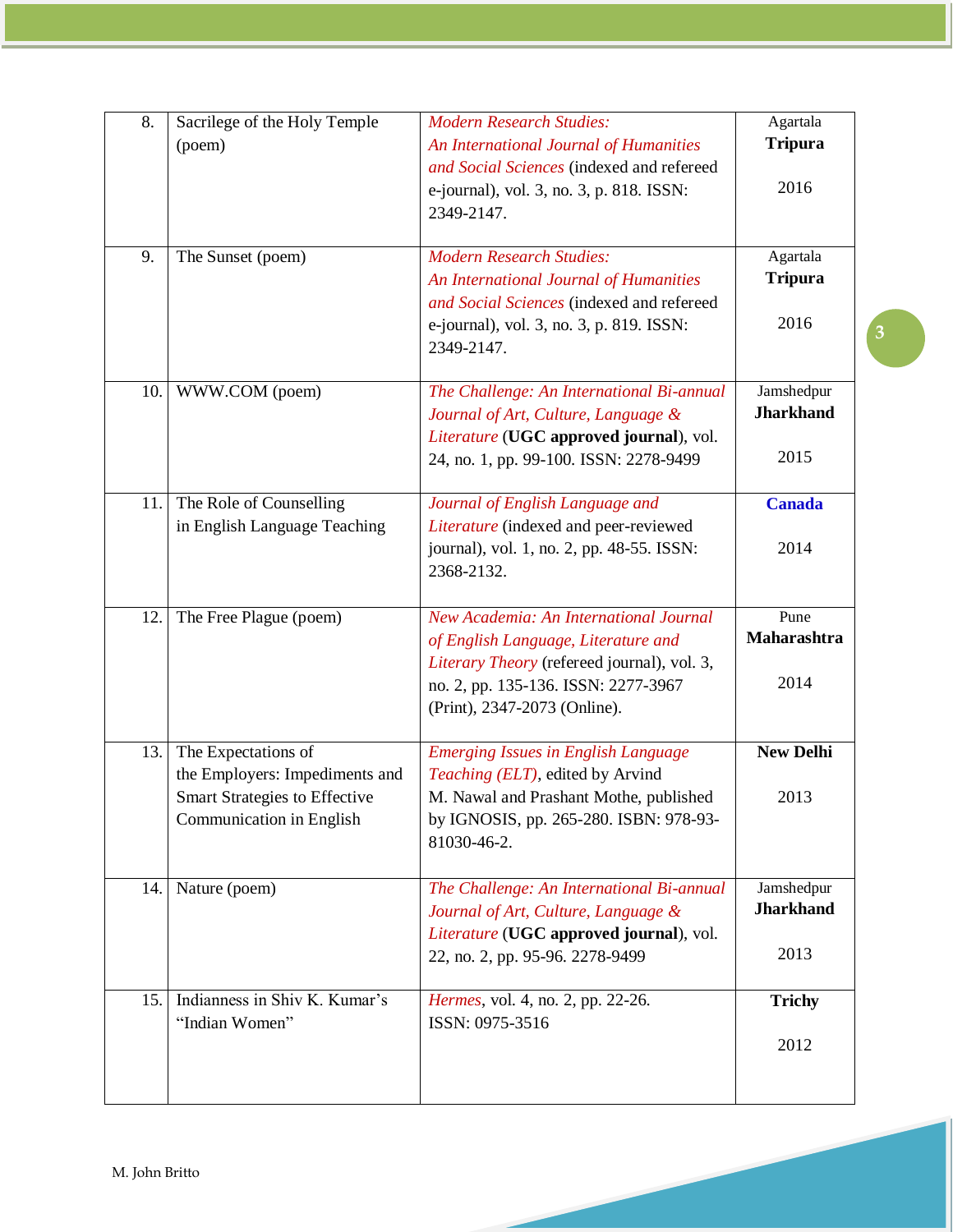| 16. | An Ecocritical Reading           | Academic Research International (peer-       | <b>Pakistan</b>    |
|-----|----------------------------------|----------------------------------------------|--------------------|
|     | of William Wordsworth's          | reviewed journal), vol. 2. ISSN-L: 2223-     |                    |
|     | "Tintern Abbey"                  | 9553 Online; ISSN: 2223-9944 Print.          | 2012               |
| 17. | Elements of Protest in Select    | Contemporary Discourse: A Peer-              | Mumbai             |
|     | Poems of Langston Hughes         | Reviewed International Journal, vol. 3, no.  | Maharashtra        |
|     |                                  | 1, pp. 275-279. ISSN: 0976-3686              |                    |
|     |                                  |                                              | 2012               |
|     |                                  |                                              |                    |
| 18. | Marginalization of the Racially  | Disability Studies, edited by Prabahar,      | <b>Tirunelveli</b> |
|     | Disabled in Maya Angelou's       | published by Manonmaniyam Sundaranar         |                    |
|     | "Still I Rise" and "My Arkansas" | University, pp. 115-125.                     | 2011               |
|     |                                  | ISBN: 978-93-81402-09-2.                     |                    |
| 19. | Theoretical Perspective of Dan   | Language in India: An Online                 | <b>USA</b>         |
|     | Brown's The Da Vinci Code        | International Journal, vol. 11. pp.193-198.  |                    |
|     |                                  | ISSN: 1930-2940.                             | 2011               |
|     |                                  |                                              |                    |
| 20. | Motivation in English Language   | Conference Proceedings titled English for    | <b>Chennai</b>     |
|     | Teaching and Learning            | <i>Empowerment: NCEE - 2011</i> , published  |                    |
|     |                                  | by Vel Tech Dr. RR & Dr. SR Technical        | 2011               |
|     |                                  | University, pp. 376-379.                     |                    |
|     |                                  | ISBN: 97881-898-43-465.                      |                    |
| 21. | Professional Development of      | Conference Proceedings titled                | <b>Chennai</b>     |
|     | a Teacher: The Need of the Hour  | <b>Enhancement and Excellence in English</b> |                    |
|     |                                  | for Employability and Empowerment,           | 2010               |
|     |                                  | published by SRM University, pp. 18-21.      |                    |
|     |                                  | ISBN: 978-81-908397-4-7.                     |                    |
|     | 22. Integration of Technology    | Conference Proceedings titled Redefining     | <b>Chennai</b>     |
|     | in ELT: The Ideal versus the     | the Role of Language in Higher Education:    |                    |
|     | Reality                          | <b>Opportunities and Challenges, SRM</b>     | 2009               |
|     |                                  | University, pp. 129-133. ISBN: 978-81-       |                    |
|     |                                  | 908397-0-9.                                  |                    |
|     |                                  |                                              |                    |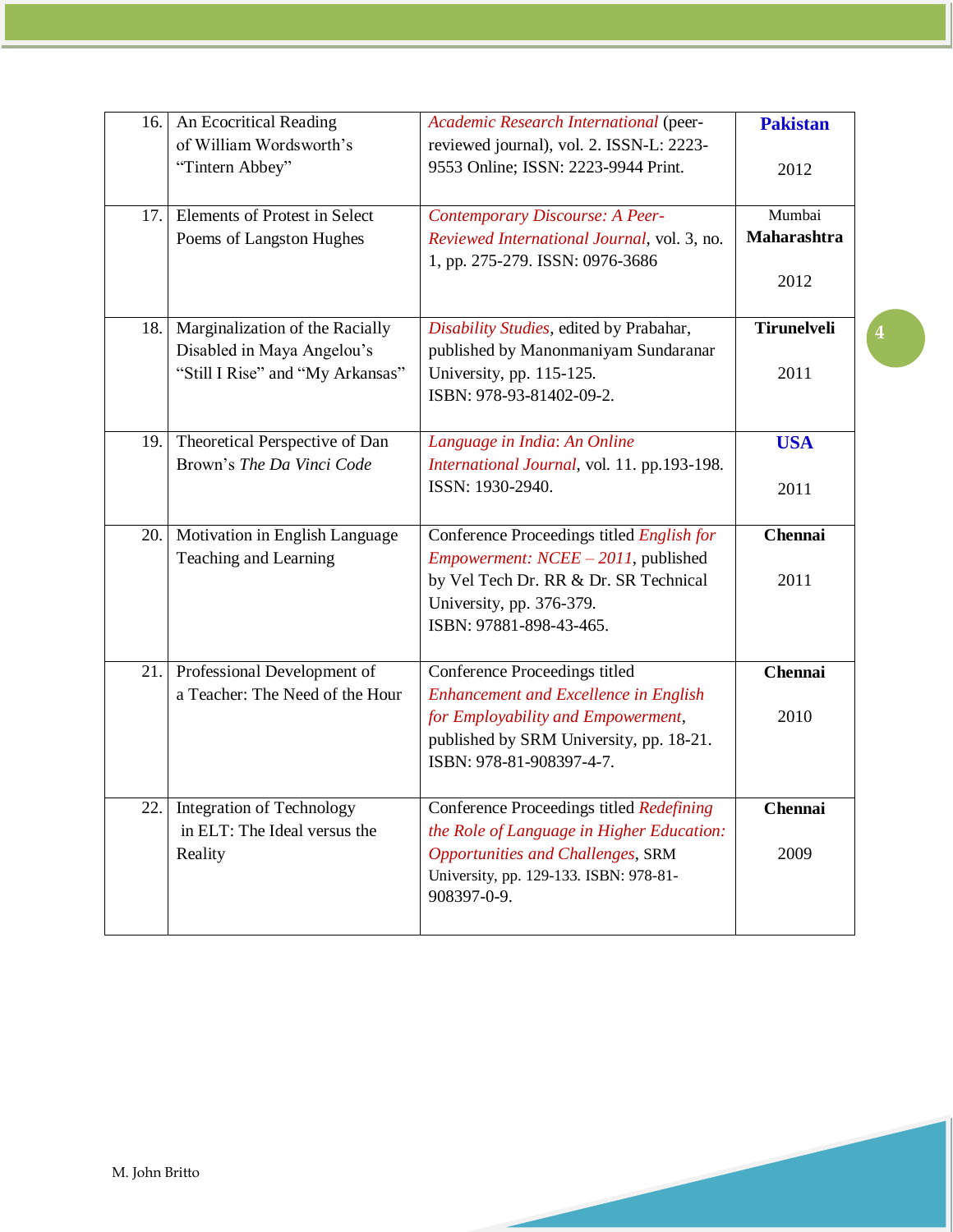# **Papers Presented**

| Sl.              | <b>Title of the Paper</b>                                                                                                         | <b>Conference Title, Institution</b>                                                                                                                                                                                                 | Date & Level                                                               |
|------------------|-----------------------------------------------------------------------------------------------------------------------------------|--------------------------------------------------------------------------------------------------------------------------------------------------------------------------------------------------------------------------------------|----------------------------------------------------------------------------|
| No.              | <b>Presented</b>                                                                                                                  | and Place                                                                                                                                                                                                                            |                                                                            |
| 1.               | Patriotic Fervour in the Select<br>Poems of Bharathiyar                                                                           | Patriotism in Literature and the Need for<br>Patriotic Education Today organized<br>by the Department of Persian, University<br>of Mumbai, Mumbai                                                                                    | January 27,<br>2019<br><b>National</b>                                     |
| 2.               | Objectification and<br><b>Commoditization of Humans:</b><br>A Study with Reference<br>to George Ryga's The Ecstasy<br>of Rita Joe | Canadian Studies organized by<br>Research Department of English,<br>St. Joseph's College (Autonomous),<br>Tiruchirappalli, in association with<br><b>Indian Association for Canadian Studies</b>                                     | February 01,<br>2016<br><i>International</i>                               |
| $\overline{3}$ . | Things as Time in Thing Theory                                                                                                    | Literary Theories at St. Joseph's College<br>(Autonomous), Tiruchirappalli                                                                                                                                                           | December 03 & 04,<br>2015<br><b>National</b>                               |
| 4.               | Aspects of Thing Theory<br>in Kurunthogai                                                                                         | Applying Current Western Theories on<br>Kurunthogai, organized by Central<br>Institute of Classical Tamil, Chennai,<br>and the PG & Research Department<br>of English, held at St. Joseph's College<br>(Autonomous), Tiruchirappalli | February<br>02, 03 & 04,<br>2015<br><b>State Level</b><br>(CICT sponsored) |
| 5.               | The Notion of Space in Margaret<br>Atwood's "Journey to the<br>Interior"                                                          | Canada: Multitude of Spaces at National<br>College, Trichy                                                                                                                                                                           | February 1 & 2,<br>2013<br><b>National</b>                                 |
| 6.               | Fatalism Versus Spiritualism: A<br>Study with Reference to Sarojini<br>Naidu's "A Challenge to Fate"                              | Indian Women Writers Writing in<br><b>English at Srimad Andavan Arts</b><br>& Science College, Trichy                                                                                                                                | February 01,<br>2013<br>Inter-Collegiate                                   |
| 7.               | Theoretical Perspective of Dan<br>Brown's The Da Vinci Code                                                                       | Recent Advancements in Science and<br>Humanities at United Institute of<br>Technology, Coimbatore                                                                                                                                    | March 18 & 19,<br>2011<br>National                                         |
| 8.               | The Prerequisite of Counseling<br>for ELT                                                                                         | Humanistic Language and Literature<br>Teaching at Anna University, Chennai                                                                                                                                                           | February 18 $\overline{\&}$ 19,<br>2011<br><b>International</b>            |
| 9.               | Motivation in English Language<br><b>Teaching Learning</b>                                                                        | <b>English for Empowerment at Vel Tech</b><br>Dr. RR & Dr. SR Technical University,<br>Chennai                                                                                                                                       | February 15,<br>2011<br>National                                           |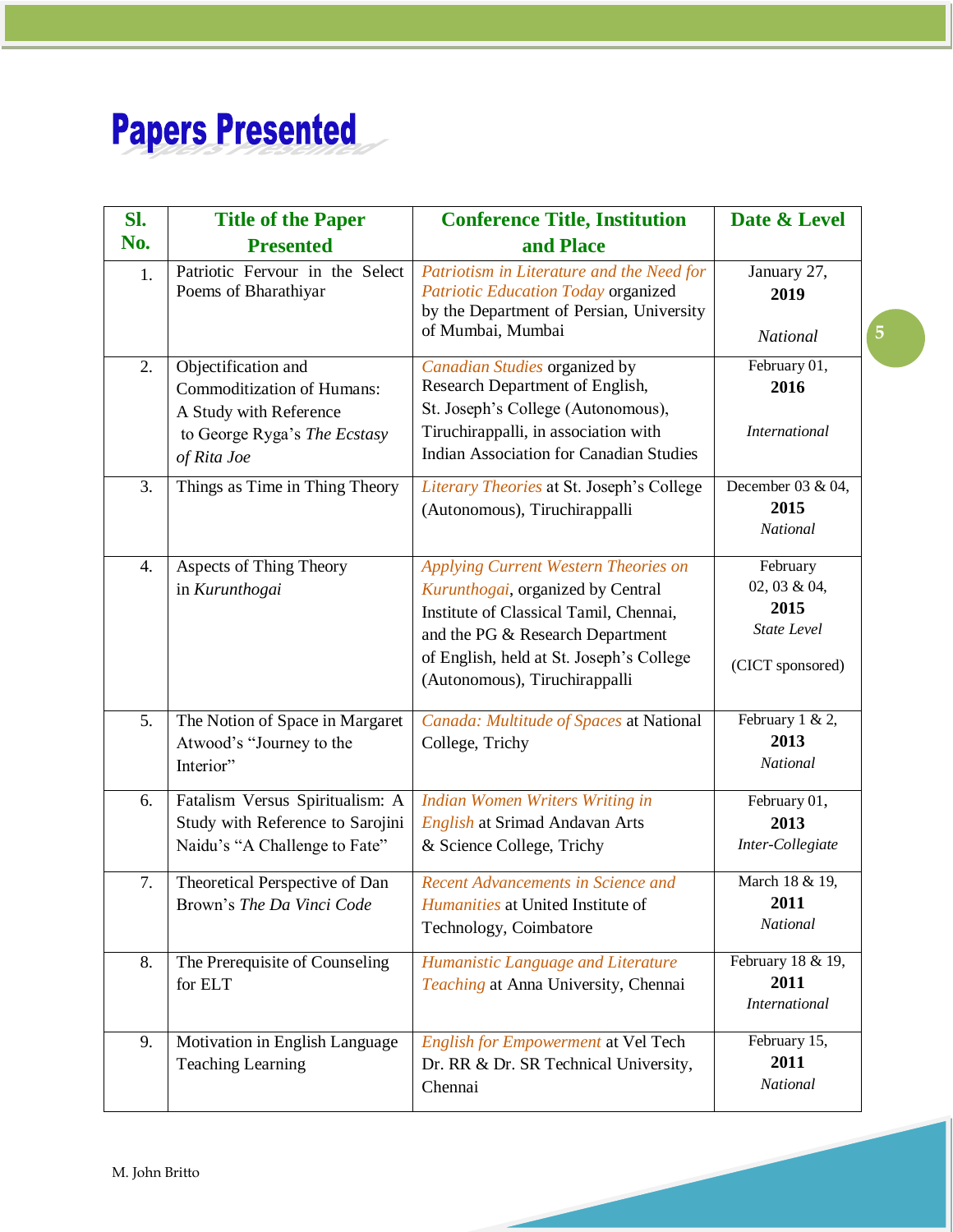| 10. | The Role of Blended Learning in                                                                      | ELTAI in association with the                                                                                                                                       | August 5, 6, & 7,                                             |
|-----|------------------------------------------------------------------------------------------------------|---------------------------------------------------------------------------------------------------------------------------------------------------------------------|---------------------------------------------------------------|
|     | Teaching and Learning English                                                                        | Department of English, Anna Adarsh<br>College for Women at Chennai                                                                                                  | 2010<br><b>International</b>                                  |
| 11. | Professional Development of a<br>Teacher: The Need of the Hour                                       | <b>Enhancement and Excellence in English</b><br>for Employability and Empowerment<br>at S R M University, Chennai                                                   | March 25 & 26,<br>2010<br>National                            |
| 12. | An Ecocritical Reading of<br>William Wordsworth's "Tintern<br>Abbey"                                 | <b>Eco-Economic and Ecocritical Issues</b><br>at St. Joseph's College (Autonomous),<br>Tiruchirappalli                                                              | March $5 & 6$ ,<br>2010<br><b>National</b><br>(UGC Sponsored) |
| 13. | Indianness in Shiv K. Kumar's<br>"Indian Women"                                                      | New Cultural Contours in the Post<br><b>Independent Indian Writing at Bishop</b><br>Heber College, Tiruchirappalli                                                  | February 9 & 10,<br>2010<br>National<br>(UGC Sponsored)       |
| 14. | An Experimental Method of<br>Teaching and Learning English                                           | <b>Teaching of General and Technical</b><br>English at Anna University, Chennai                                                                                     | February 5 & 6,<br>2010<br>National                           |
| 15. | The Why and How of Learning<br>Tense                                                                 | The Why, What and How of Grammar<br><b>Teaching at Nehru Memorial College,</b><br>Puthanampatti                                                                     | February 4, 5 & 6,<br>2010<br><b>National</b>                 |
| 16. | Marginalization of the Racially<br>Disabled in Maya Angelou's<br>"Still I Rise" and "My<br>Arkansas" | Disability Studies at Manonmaniam<br>Sundaranar University, Tirunelveli                                                                                             | January 8 & 9,<br>2010<br><b>National</b><br>(UGC Sponsored)  |
| 17. | The Need for an Innovative<br>Method of Teaching Literary<br>Criticism and Theory                    | <b>Emerging Trends in Teaching Language</b><br>& Literature at Alagappa University,<br>Karaikudi                                                                    | December $4 & 5$ ,<br>2009<br><i>International</i>            |
| 18. | Ecocritical Analysis of Madhav<br>Gadgil's "Reckoning with Life"                                     | Ecology: Texts and Contexts at National<br>College, Tiruchirappalli                                                                                                 | September 25 & 26,<br>2009<br><b>International</b>            |
| 19. | Elements of Protest in the Select<br>Poems of Langston Hughes                                        | Protest as a Way of Life - An Analytical<br>Study of Literatures in English in the<br><b>Modern Socio-Cultural Contexts</b><br>at National College, Tiruchirappalli | September 3 & 4,<br>2009<br>National<br>(UGC Sponsored)       |
| 20. | Integration of Technology in<br>ELT: The Ideal versus the                                            | Redefining the Role of Language in<br><b>Higher Education: Opportunities and</b>                                                                                    | March 12 & 13,<br>2010                                        |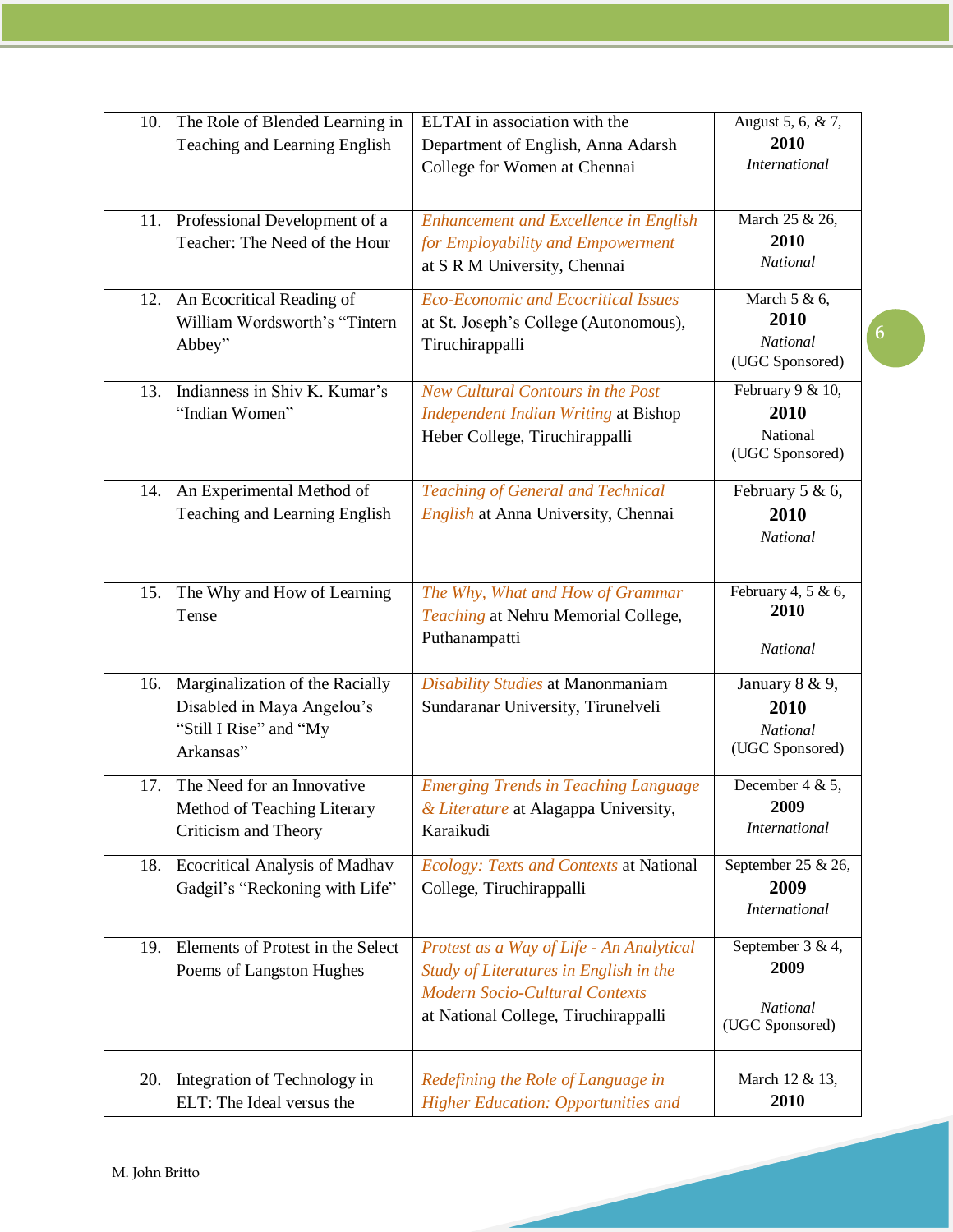|     | Reality                                                                                                            | <i>Challenges</i> at SRM University, Chennai                                                                                                                                             | <b>National</b>                            |
|-----|--------------------------------------------------------------------------------------------------------------------|------------------------------------------------------------------------------------------------------------------------------------------------------------------------------------------|--------------------------------------------|
| 21. | Depiction of Indian Culture<br>in Nissim Ezekiel's "Night of<br>the Scorpion"                                      | Defining the Ethos of the New<br>Millennium: Literature from the United<br><b>States of America and the Indian</b><br>Subcontinent at Ethiraj College for<br>Women (Autonomous), Chennai | March 12 & 13,<br>2009<br>International    |
| 22. | The Expectations of<br>the Employers: Impediments<br>and Smart Strategies to Effective<br>Communication in English | Modern Trends in English Language<br>Teaching and Learning - Industry<br><i><b>Institute Perspectives at Kongu</b></i><br>Engineering College, Erode                                     | February 6 & 7,<br>2009<br><b>National</b> |
| 23. | The Art and Vision of Mulk Raj<br>Anand                                                                            | The Art and Vision of Mulk Raj Anand<br>at St. Joseph's College (Autonomous),<br>Tiruchirappalli                                                                                         | Regional<br>2004                           |

# **Conferences/ Workshops Attended**

| SI. | <b>Title of the Conference/</b> | <b>Institution and Place</b>        | Date & Level         |  |
|-----|---------------------------------|-------------------------------------|----------------------|--|
| No. | <b>Workshop</b>                 |                                     |                      |  |
| 1.  | Workshop on "Teaching English   | St. Joseph's College (Autonomous),  | August 20 & 21,      |  |
|     | with Technology"                | Tiruchirappalli                     | 2018                 |  |
|     |                                 |                                     | <b>National</b>      |  |
| 2.  | Re-Interpreting Shakespeare     | St. Joseph's College (Autonomous),  | December 15,         |  |
|     |                                 | Tiruchirappalli                     | 2015                 |  |
|     |                                 |                                     | <i>International</i> |  |
| 3.  | Workshop on "Modern             | St. Joseph's College (Autonomous),  | October 15,          |  |
|     | Research Methods and Tools"     | Tiruchirappalli                     | 2015                 |  |
|     |                                 |                                     |                      |  |
| 4.  | Workshop on "Dissertation"      | St. Joseph's College (Autonomous),  | March 11,            |  |
|     | Writing – Nuts and Bolts"       | Tiruchirappalli in Association with | 2015                 |  |
|     |                                 | Centre for Technical and Academic   | Regional             |  |
|     |                                 | Writing, Bharathidasan University   |                      |  |
| 5.  | Emerging<br>Trends in Canadian  | St. Joseph's College (Autonomous),  | January 29,          |  |
|     | <b>Studies</b>                  | Tiruchirappalli                     | 2014                 |  |
|     |                                 |                                     | <i>International</i> |  |
| 6.  | Analysing, Evaluating           | St. Joseph's College (Autonomous),  | March 9,             |  |
|     | a Textbook and Current          | Tiruchirappalli                     | 2013                 |  |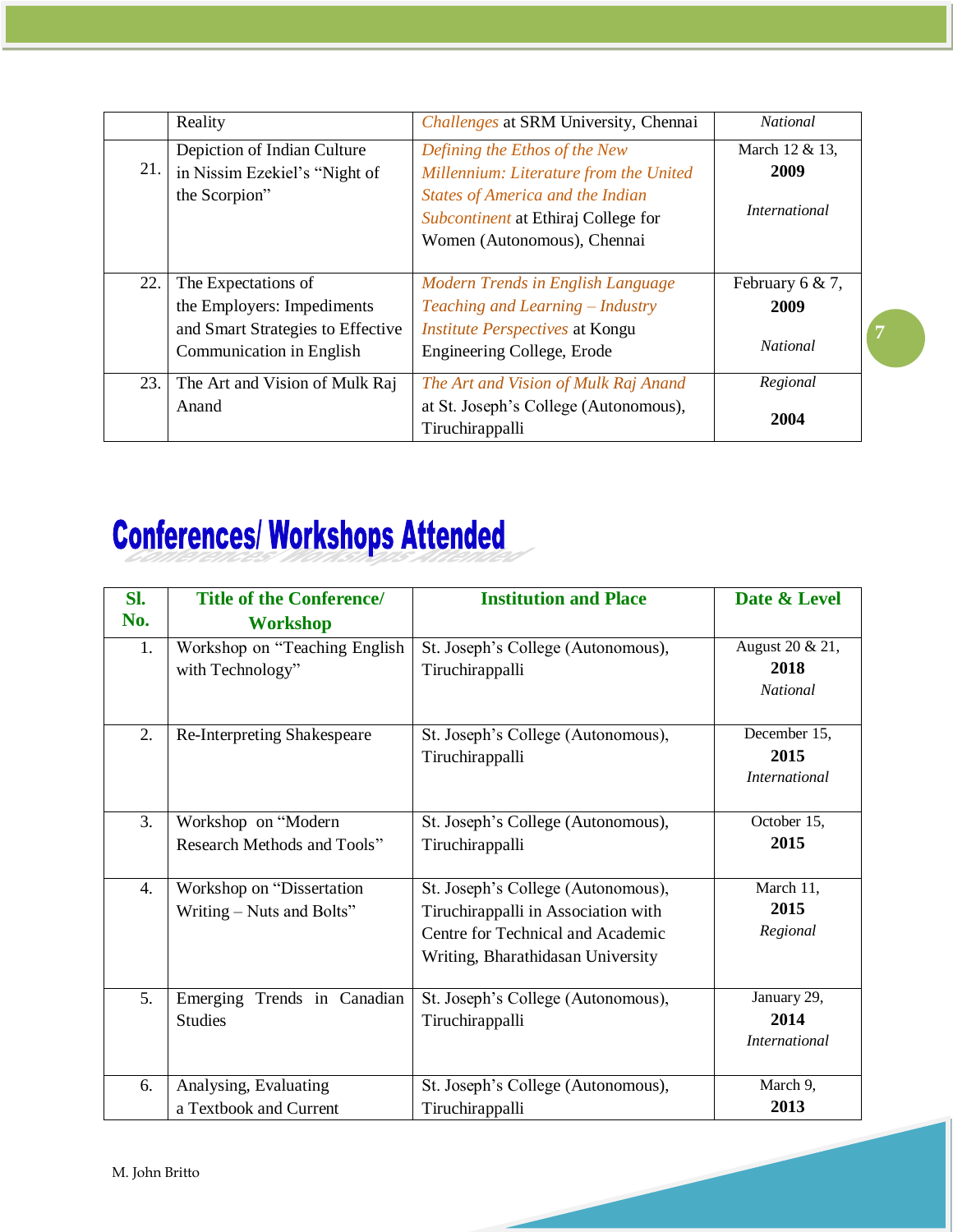|     | Thinking in Language Teaching:<br>A Historical Perspective                                                               |                                                                | National                                    |
|-----|--------------------------------------------------------------------------------------------------------------------------|----------------------------------------------------------------|---------------------------------------------|
|     |                                                                                                                          |                                                                |                                             |
| 7.  | <b>Emerging Trends in Postcolonial</b><br>Literatures                                                                    | St. Joseph's College (Autonomous),<br>Tiruchirappalli          | February 28,<br>2013<br>National            |
| 8.  | Reflections and Innovations<br>in Teaching English at Tertiary<br>Level                                                  | St. Joseph's College (Autonomous),<br>Tiruchirappalli          | February 24,<br>2012<br><b>National</b>     |
| 9.  | Workshop on "Pursuing Socially<br>Relevant Research - Possibilities<br>and Concerns"                                     | St. Joseph's College (Autonomous),<br>Tiruchirappalli          | January 28,<br>2012                         |
| 10. | The Application of<br><b>Contemporary Critical Theories</b><br>in Literary and Media Studies                             | Madras Christian College, Chennai                              | March 24,<br>2010<br><b>National</b>        |
| 11. | The Role of ICT in Higher<br><b>Education: Quality, Accessibility</b><br>and Security                                    | St.<br>Joseph's<br>College<br>(Autonomous),<br>Tiruchirappalli | January 29 & 30,<br>2010<br><b>National</b> |
| 12. | Higher Education and National<br>Development: The Challenge of<br>Expansion, Quality and<br>Inclusion                    | St. Joseph's College (Autonomous),<br>Tiruchirappalli          | January 30 & 31,<br>2009<br><b>National</b> |
| 13. | Quality Enhancement and<br>Sustenance in Higher<br><b>Educational Institutions through</b><br>Six Sigma Quality Strategy | St. Joseph's College (Autonomous),<br>Tiruchirappalli          | October 23 & 24,<br>2008<br>National        |
| 14. | Workshop on "Teaching<br>Listening Skills"                                                                               | The British Council, Chennai                                   | January 19,<br>2007<br><b>State Level</b>   |
| 15. | Workshop on "Teaching"<br>Reading Skills"                                                                                | The British Council, Chennai                                   | December 15,<br>2006<br><b>State Level</b>  |
| 16. | Workshop on "Teaching<br>Speaking Skills"                                                                                | The British Council, Chennai                                   | November 2,<br>2006<br><b>State Level</b>   |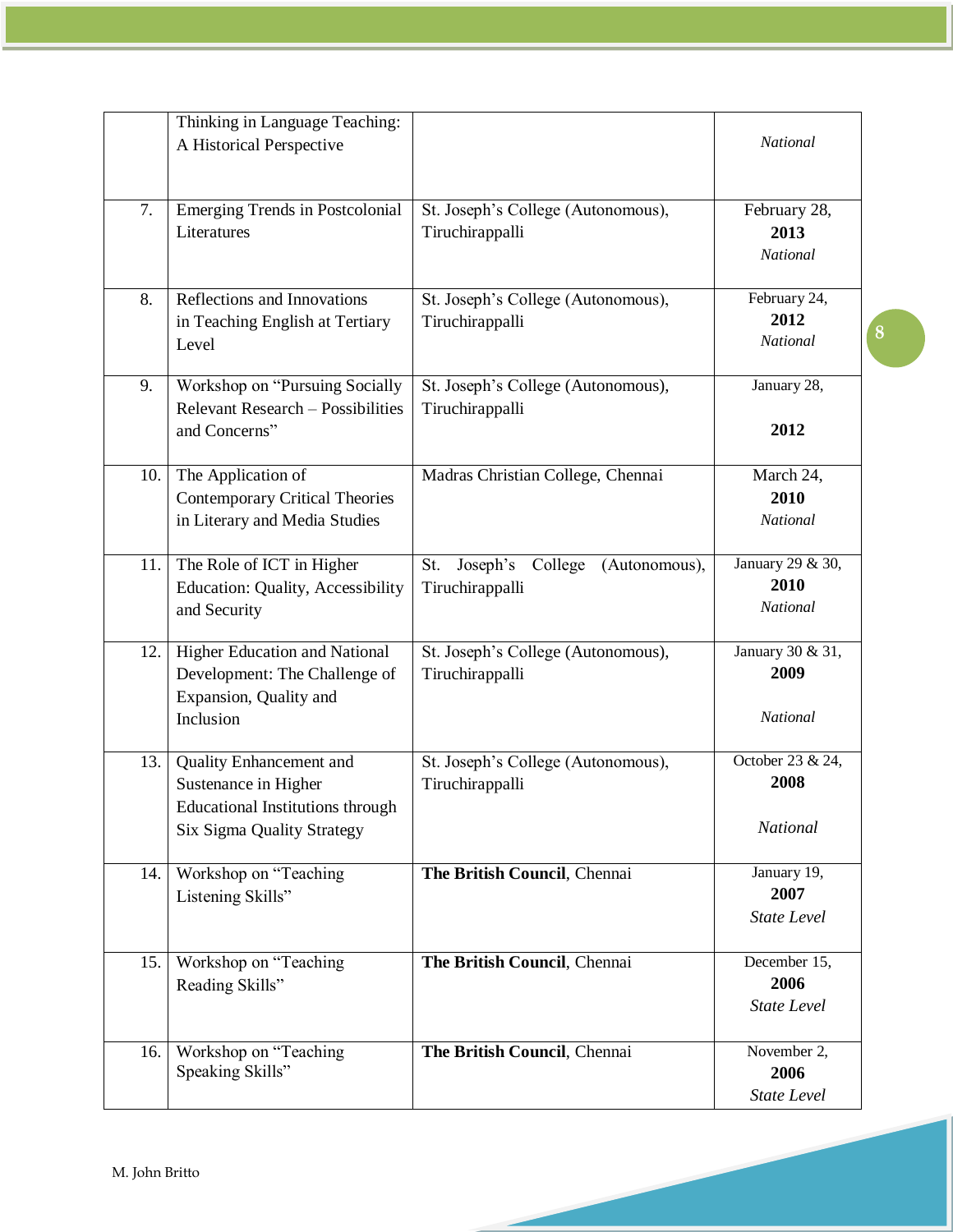# **Orientation Programmes/ Refresher Courses Attended**

- 1. Participated in the **UGC Sponsored Refresher Course in Humanities** held at UGC-HRDC (Human Resource Development Centre), **Osmania University**, **Hyderabad**, from 16-07-2018 to 04-08-2018, and obtained the grade "A".
- 2. Participated in the **UGC Sponsored Refresher Course in English** held at UGC-Academic Staff College, **Bharathidasan University**, Tiruchirappalli, from 06-09-2012 to 26-09-2012, and obtained the grade 'A'.
- 3. Participated in the Orientation Programme for Junior Staff from  $11<sup>th</sup>$  to  $14<sup>th</sup>$  June 2012, organized by the Management of St. Joseph"s College (Autonomous), Tiruchirappalli.
- 4. Participated in the Research Day on "Pursuing Socially Relevant Research Possibilities and Concerns" held on 28<sup>th</sup> January 2012 at St. Joseph's College (Autonomous), Tiruchirappalli.
- 5. Attended the **Orientation Course for NSS Programme Officers** organized by National Service Scheme, **Empanelled Training Institution, Madras School of Social Work**, **Chennai**, from 25- 07-2011 to 31-07-2011.
- 6. Attended the Orientation Programme of Bridge cum Remedial Communicative English on  $9<sup>th</sup>$  and  $10^{th}$  June 2011.
- 7. Participated in the **UGC Sponsored Orientation Course** held at UGC-Academic Staff College, **Bharathidasan University**, Tiruchirappalli, from 25-05-2010 to 16-06-2010, and obtained the grade "A".
- 8. Participated in the Three-day Orientation Programme for Staff-Freshers organized on  $11<sup>th</sup>$ ,  $12<sup>th</sup>$ and 13<sup>th</sup> June 2009, at St. Joseph's College (Autonomous), Tiruchirappalli.
- 9. Participated in the Orientation Programme for Freshers on  $4<sup>th</sup>$  and  $5<sup>th</sup>$  February 2008, at St. Joseph"s College (Autonomous), Tiruchirappalli.

# **Special Workshop on English Grammar**

Conducted a Special Workshop on English Grammar for I PG Commerce students of St. Joseph"s College (Autonomous), Tiruchirappalli, for twenty days (60 hours) from February 2015 to March 2015.



**9**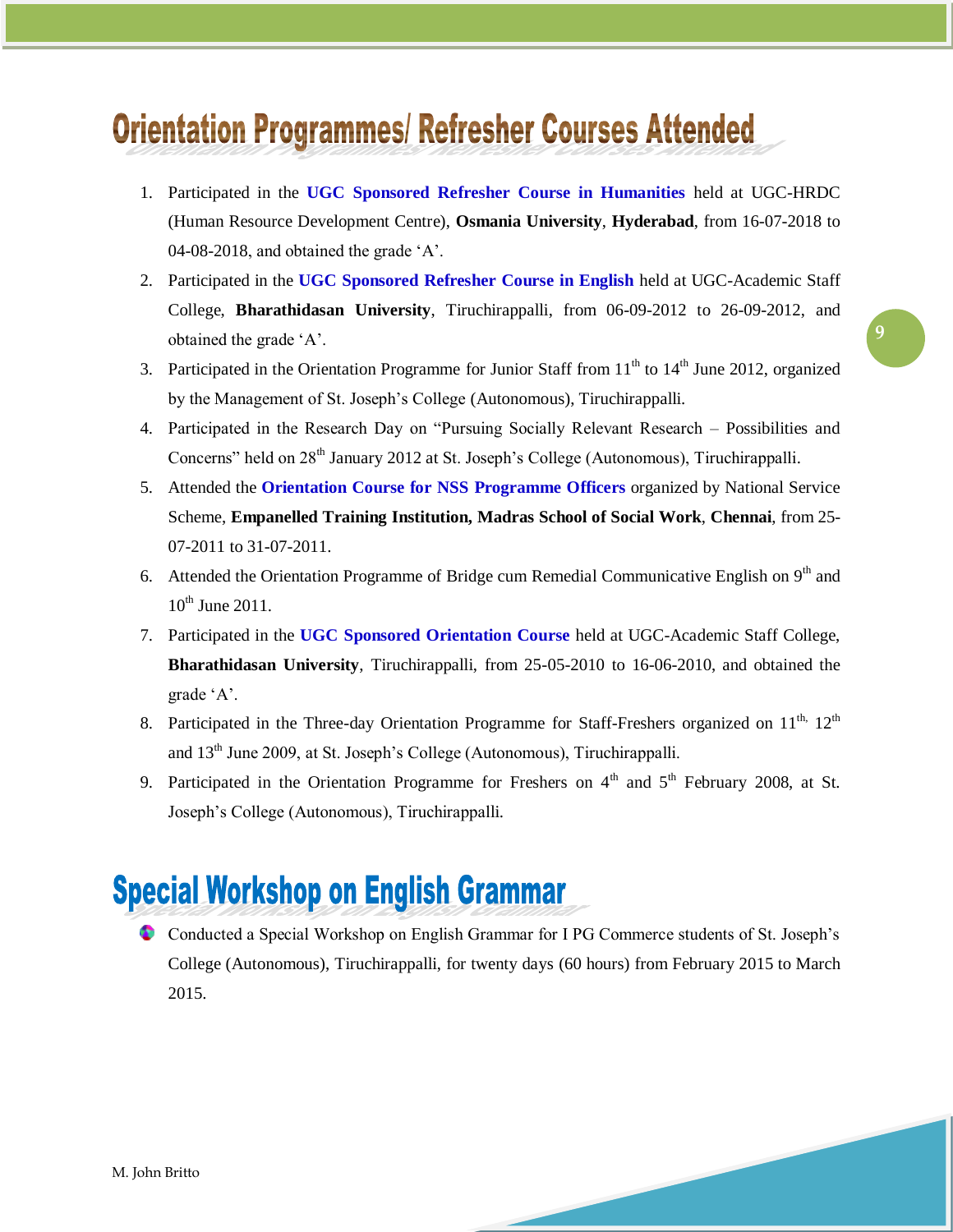### **UGC Minor Project**

Co-Investigator of the UGC-Minor Project on "A Paradigm Shift in Designing Syllabus for English as a Second Language at the Collegiate Level: A Need-Based Study" ― August 2012 to May 2014; Completed.

#### **Resource Person**

- 1. Delivered a Special Lecture on "Phenomenology and Reader Response Theory" for I MA English literature students, organized by YOES, Research Department of English, St. Joseph's College (Autonomous), on March 4, 2019.
- 2. Served as the Chief Guest at English Literary Association Meeting organized by the Department of English, Bishop Heber College (Autonomous), Tiruchirappalli, and delivered a guest lecture on "Mechanics of Thesis Writing" on October 5, 2018.
- 3. Chaired a session in a One-Day National Seminar on "Literature of the Marginalized" organized by the Research Department of English (Shift-II), St. Joseph"s College (Autonomous), Tiruchirappalli, on February 9, 2018.
- 4. Delivered a Special Lecture on "Structuralism" for the M.Phil Scholars organized by WOESS, Department of English, St. Joseph"s College (Autonomous), on February 16, 2017.
- 5. Delivered a Special Lecture on "Structuralism and Poststructuralism" for the M.Phil Scholars organized by WOESS, Research Department of English, St. Joseph"s College (Autonomous), on January 18, 2016.
- 6. Chaired a session in a One-Day National Seminar for Students on "Multifarious Voices of Indian Women Writers," organized by the Research Department of English (Shift-II), St. Joseph"s College (Autonomous) on November 30, 2016.
- 7. Chaired a session in a State Level Seminar for Students on "Social Concerns in Indian Literatures Translated into English," organized by the Research Department of English (Shift-II), St. Joseph"s College (Autonomous) on January 9, 2016.
- 8. Delivered a Special Lecture on "Structuralism and Poststructuralism " for the M.Phil Scholars organized by WOESS, Research Department of English, St. Joseph"s College (Autonomous), on January 6, 2015.
- 9. Organizing Secretary of the NSS programme entitled *Chamfest-2014*, held at St. Joseph"s College (Autonomous) on March 13, 2014.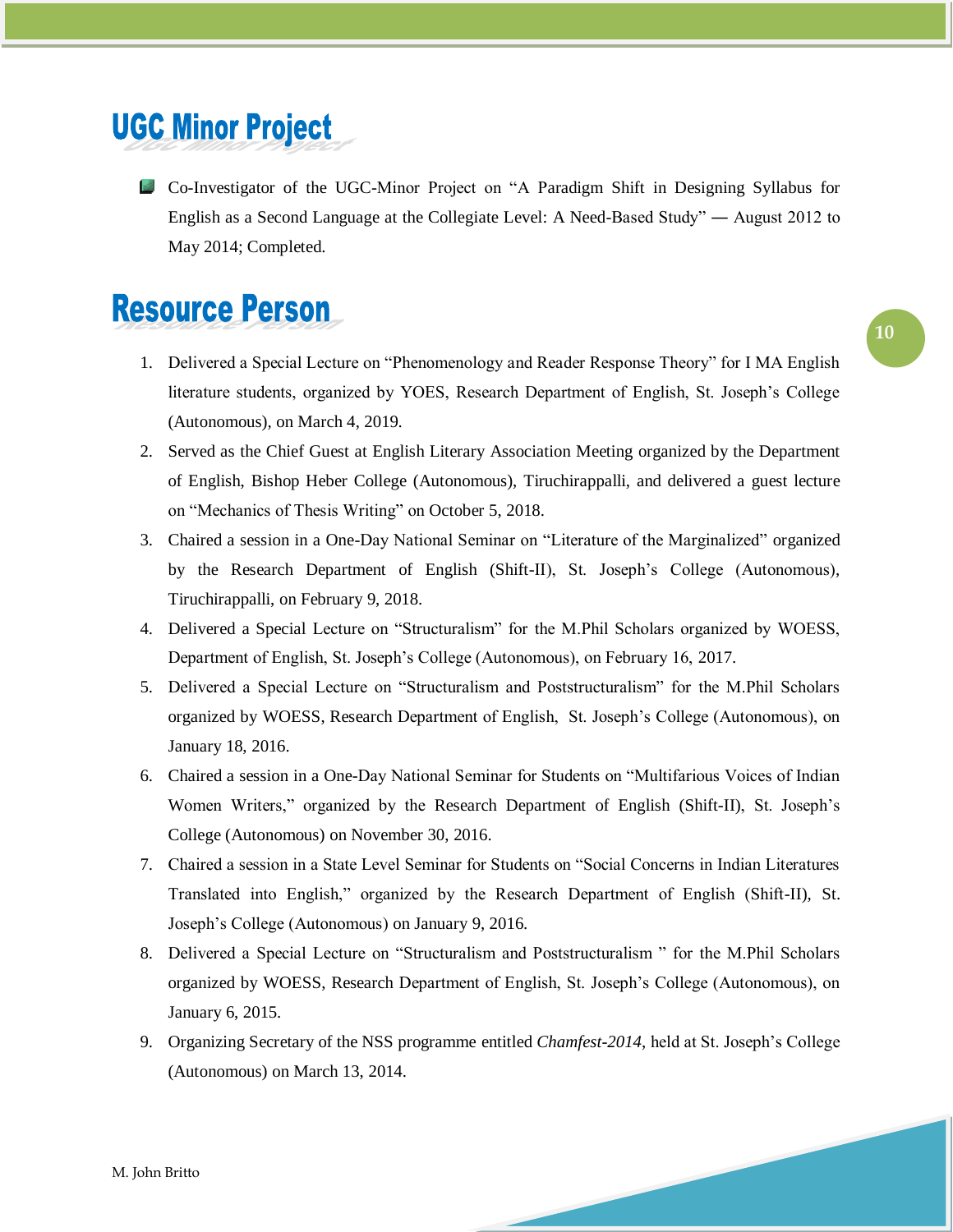- 10. Resource person in the Orientation Programme for the Staff held at St. Joseph"s College (Autonomous), Tiruchirappalli, on October 17, 2013, and delivered two special lectures on "Common Errors in English."
- 11. Resource person for the Faculty Enhancement Programme on "Funding Opportunities and Scientific Paper Publication" organized at Bon Secours College for Women, Tanjore on 3<sup>rd</sup> September 2013.
- 12. Chief Guest and resource person at the workshop on "Developing Speaking Skills" organized by the Department of English, Sacred Heart College (Autonomous), Thirupattur, on  $19<sup>th</sup>$  July 2013.
- 13. Delivered a talk on "WH Questions" at State Level Training to Key Resource Persons held at M.A.M. College of Engineering, Tiruchirappalli, on  $24^{th}\& 25^{th}$  June 2013, and.
- 14. Resource person at a Training Programme on Developing LSRW Skills for the Theologians of St. Paul"s Seminary for fifteen days in 2013.
- 15. Delivered a guest lecture on "African American Literature" for teacher-participants of SET/NET coaching, organized at National College, on 09-09-2012.
- 16. Delivered a talk on "Speaking Skills" in Bridge cum Remedial English Orientation Programme for the staff on  $4<sup>th</sup>$  August 2012, at St. Joseph's College (Autonomous), Tiruchirappalli.
- 17. Delivered a talk on "Skill-Development" for the Members of the Women"s Self-Help Group organized by the SHEPHERD Department, St. Joseph"s College (Autonomous), Tiruchirappalli, on August 1, 2008.
- 18. Moderated a Mock Interview at St. Joseph"s Communication Club Meeting, held at St. Joseph"s College (Autonomous), Tiruchirappalli, on July 17, 2008.

#### **Other Academic/Extension Services**

- Associate Editor of *Hermes* (ISSN 0975-3516), an International Peer-Reviewed Bi-Annual Literary Research Journal of the Research Department of English, St. Joseph"s College (Autonomous), Tiruchirappalli, since June 2018
- Coordinator of YOES (Yearly Orientation for English Students) in the academic year 2018-2019
- Assistant Coordinator of Bridge Course in the academic year 2013-2014
- **President of the English Association in the academic year 2012-2013**
- **NSS Programme Officer from June 2011 to April 2014**
- Coordinator of the Communication Club in the academic year 2010-2011
- Tutor for Bridge Course Cum Remedial Programme since 2007

**11**